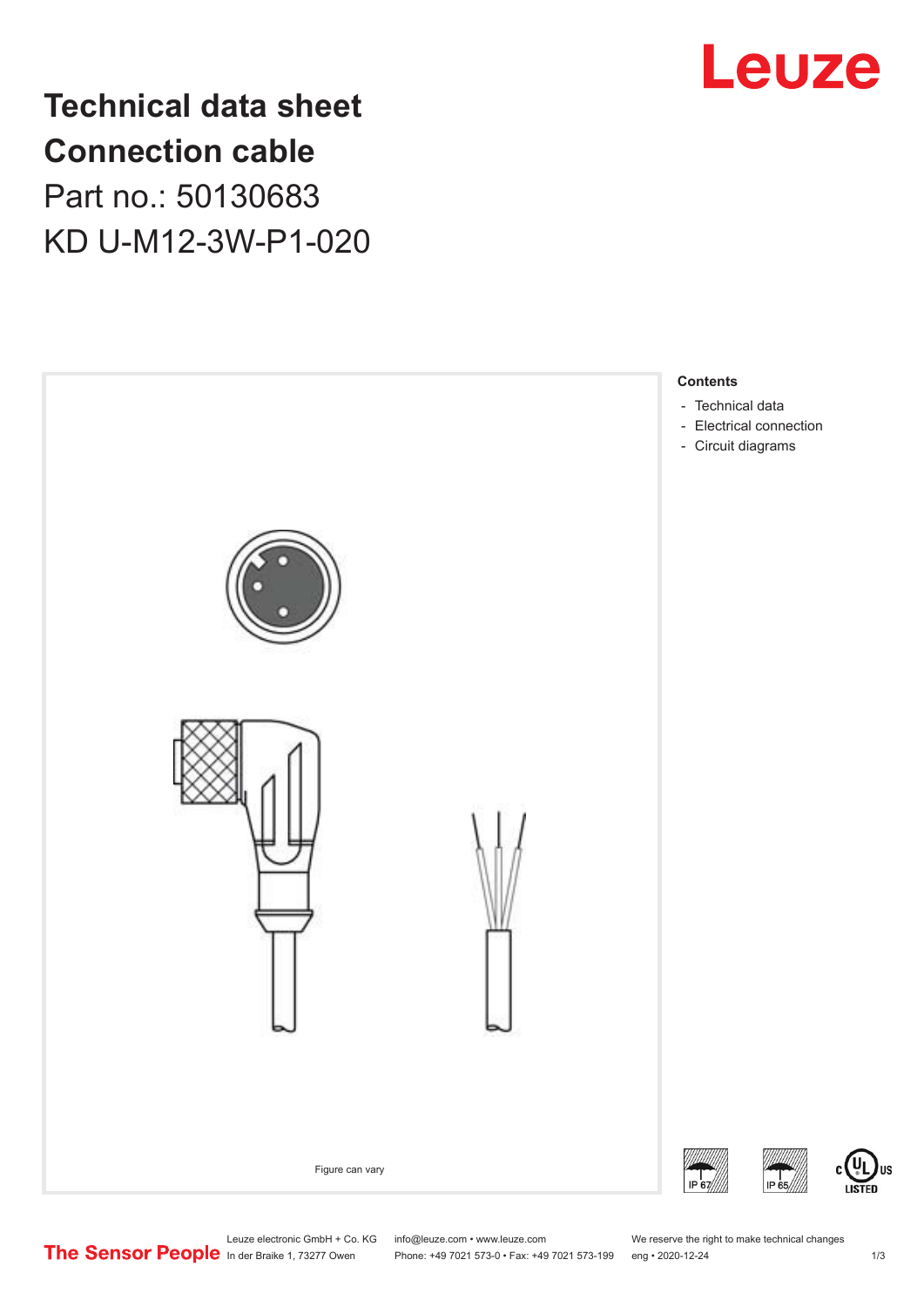# <span id="page-1-0"></span>**Technical data**

## **Electrical data**

**Performance data**

**Operating voltage** Max. 250 V AC/DC

## **Connection**

| <b>Connection 1</b>                                    |                                                                                                                                                                                                                                |
|--------------------------------------------------------|--------------------------------------------------------------------------------------------------------------------------------------------------------------------------------------------------------------------------------|
| <b>Type of connection</b>                              | Connector                                                                                                                                                                                                                      |
| <b>Thread size</b>                                     | M <sub>12</sub>                                                                                                                                                                                                                |
| <b>Type</b>                                            | Female                                                                                                                                                                                                                         |
| Handle body material                                   | <b>PUR</b>                                                                                                                                                                                                                     |
| No. of pins                                            | $3 - pin$                                                                                                                                                                                                                      |
| <b>Version</b>                                         | Angled                                                                                                                                                                                                                         |
| Lock                                                   | Screw fitting, nickel-plated diecast zinc,<br>recommended torque 0.6 Nm, self-<br>locking                                                                                                                                      |
| <b>Connection 2</b>                                    |                                                                                                                                                                                                                                |
| <b>Type of connection</b>                              | Open end                                                                                                                                                                                                                       |
|                                                        |                                                                                                                                                                                                                                |
| <b>Cable properties</b><br><b>Number of conductors</b> | 3 Piece(s)                                                                                                                                                                                                                     |
| Wire cross section                                     | $0.34 \, \text{mm}^2$                                                                                                                                                                                                          |
| <b>AWG</b>                                             | 22                                                                                                                                                                                                                             |
| Sheathing color                                        | <b>Black</b>                                                                                                                                                                                                                   |
| <b>Shielded</b>                                        | N <sub>0</sub>                                                                                                                                                                                                                 |
| Silicone-free                                          | Yes                                                                                                                                                                                                                            |
| Cable design                                           | Connection cable (open on one end)                                                                                                                                                                                             |
| Cable diameter (external)                              | $4.3 \text{ mm}$                                                                                                                                                                                                               |
| Cable length                                           | 2,000 mm                                                                                                                                                                                                                       |
| <b>Sheathing material</b>                              | <b>PUR</b>                                                                                                                                                                                                                     |
| <b>Wire insulation</b>                                 | <b>PUR</b>                                                                                                                                                                                                                     |
| <b>Traverse rate</b>                                   | Max, 3.3 m/s with horiz, traverse path of                                                                                                                                                                                      |
|                                                        | 5m and and max, acceleration of 5m/s <sup>2</sup>                                                                                                                                                                              |
| Suitability for drag chains                            | Yes                                                                                                                                                                                                                            |
| Properties of the outer sheathing                      | Free of CFC, cadmium, silicone, halogen<br>and lead, matt, low-adhesion, abrasion-<br>resistant, easily machine-processable                                                                                                    |
| Resistance of the outer sheathing                      | Hydrolysis and microbe resistant, good<br>oil, gasoline and chemical resistance in<br>accordance with VDE 0472 part 803 test<br>B, flame retardant in accordance with UL<br>1581 VW1 / CSA FT1 / IEC 60332-1.<br>IEC 60332-2-2 |
| <b>Torsion suitability</b>                             | $\pm 180^\circ$ / m (max. 2 mio. cycles with 35<br>cycles / min)                                                                                                                                                               |

#### **Mechanical data**

| <b>Width across flats</b>                                       | 13 mm                    |
|-----------------------------------------------------------------|--------------------------|
| <b>Bending cycles</b>                                           | 5,000,000 Piece(s)       |
| Bending radius, flexible laying, min.                           | Min. 10 x cable diameter |
| Bending radius, stationary laying, min. Min. 5 x cable diameter |                          |
|                                                                 |                          |
| <b>Environmental data</b>                                       |                          |
| Ambient temperature, operation,<br>flexible use                 | $-2580 °C$               |
| Ambient temperature, operation,<br>stationary use               | $-4080 °C$               |
| <b>Certifications</b>                                           |                          |
| Degree of protection                                            | IP 65                    |
|                                                                 | IP 67                    |
| Certifications                                                  | c UL US                  |
| <b>Classification</b>                                           |                          |
|                                                                 |                          |
| <b>Customs tariff number</b>                                    | 85444290<br>27279201     |
| eCl@ss 5.1.4                                                    | 27279218                 |
| eCl@ss 8.0                                                      |                          |
| eCl@ss 9.0                                                      | 27060311                 |
| eCl@ss 10.0                                                     | 27060311                 |
| eCl@ss 11.0                                                     | 27060311                 |
| <b>ETIM 5.0</b>                                                 | EC001855                 |
| <b>ETIM 6.0</b>                                                 | EC001855                 |
| <b>ETIM 7.0</b>                                                 | EC001855                 |

**Leuze** 

## **Electrical connection Connection 1**

|  | uunnecuun |  |
|--|-----------|--|
|  |           |  |
|  |           |  |

| <b>Type of connection</b> | Connector                                                                             |
|---------------------------|---------------------------------------------------------------------------------------|
| <b>Thread size</b>        | M <sub>12</sub>                                                                       |
| <b>Type</b>               | Female                                                                                |
| Handle body material      | <b>PUR</b>                                                                            |
| No. of pins               | $3 - pin$                                                                             |
| <b>Version</b>            | Angled                                                                                |
| Lock                      | Screw fitting, nickel-plated diecast zinc, recommended<br>torque 0.6 Nm, self-locking |